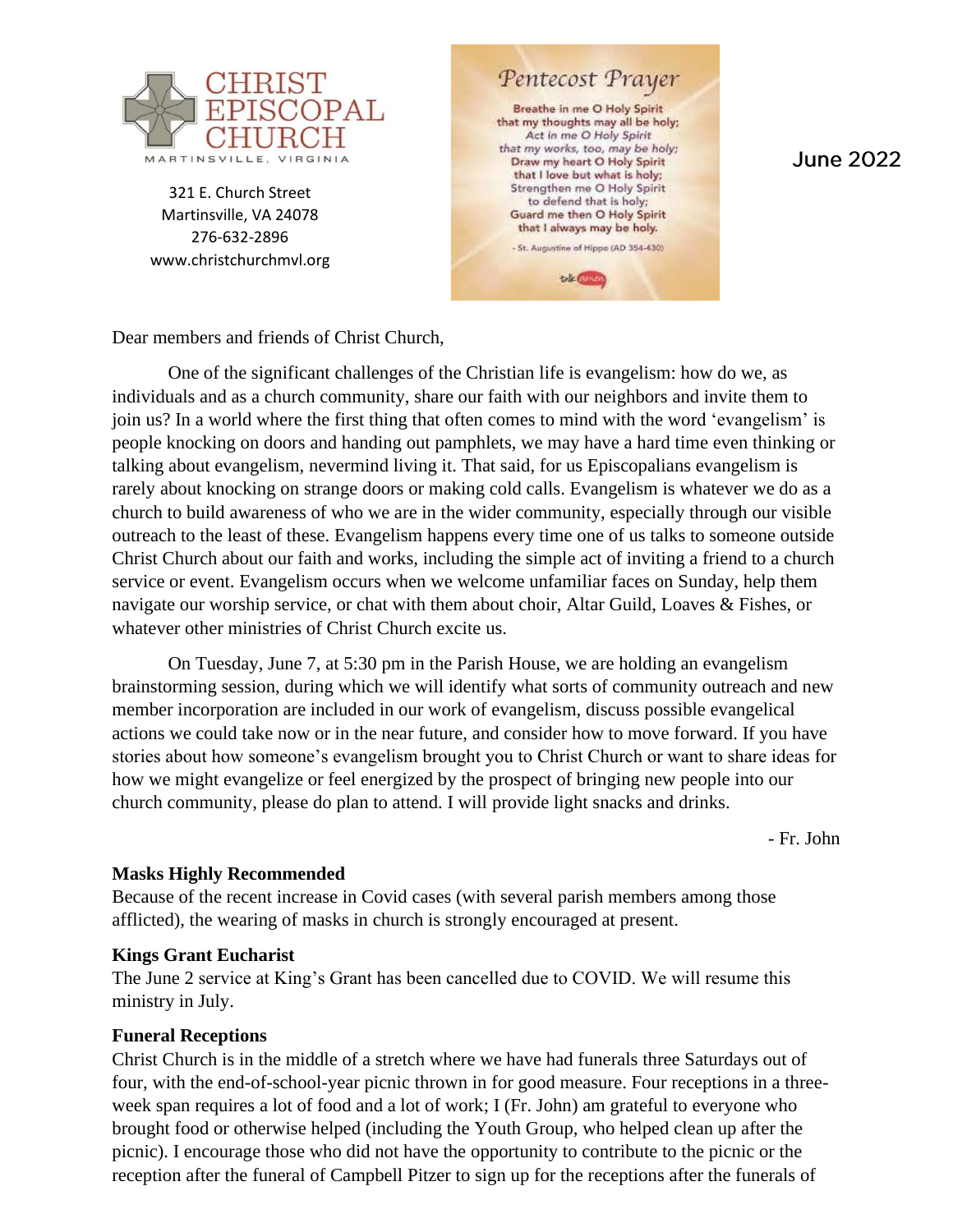Martha Edmiston (June 4 at 2:00 pm) or Nadine Barrow (June 11 at 2:00 pm). Not only must we take care not to burn anyone out by expecting them to help with all four events, but in my short time here it has become obvious to me that feeding people is an important ministry of this church, and so involving as many members as possible in this work is also important.

#### **Bondurant Funeral Service**

The funeral service for Nancy Bondurant will be Thursday, June 23 at 4:00 pm. There will be a reception at Chatmoss Country Club following the service.

### **Summer Service Time**

Following Christ Church's summer tradition, from June 5 through August 28 our Sunday service will start at **10:00 am** (instead of 10:30), with tea, lemonade, cookies, brownies or bar cookies on the patio after worship (beginning on June 12). We will need two volunteers to sign up each week. The signup list will be emailed.

## **Pentecost**

June 5 is the Feast of Pentecost, a principal feast of the Church; you are invited to wear red in celebration of the Holy Spirit. We will be baptizing three new members into the Body of Christ and celebrating with a reception afterwards in the Parish House.

## **Sunday Bible Study**

Our Sunday School for adults, teenagers, and older children resumes on June 12 after a brief hiatus following the completion of our long and intermittent sojourn through the Acts of the Apostles. Over the summer, we will look at a smattering of passages from the legal material in the Pentateuch (particularly Leviticus), in an effort to better understand what is included in the Law, why it might be included, and how it might or might not apply to us. We meet in the Parish House an hour before the Sunday service (so through the summer we begin at **9:00 am**).

# **Public Theology**

Public Theology will meet on June 8 at 6:00 pm at Mountain Valley Brewing (4220 Mountain Valley Rd, Axton).

# **Loaves & Fishes**

Loaves & Fishes, our monthly program feeding dinner to the hungry in our community, is undergoing a leadership transition. David Cole, who has spearheaded Loaves & Fishes for several years, is stepping down to enjoy a well-earned break; we are grateful for his hard work and dedication, particularly in adapting the meals for Covidtide and keeping them going during these past couple of years when many similar ministries folded or took a long hiatus. Thank you, David!

David has handed the reins to Mychal Joseph Gallop, who will be coordinating our meal toward the end of June. Although we cannot move back to the Undercroft right now due to the present spike in local Covid cases, we are looking for more volunteers to join and relieve the small crew that served almost every month through Covidtide; please talk to Mychal Joseph [\(br.mychaljoseph@gmail.com\)](about:blank) if you are interested in helping.

# **Grace Network's Back2School Event**

At the start of each new school year, Grace Network provides new socks, shoes, and backpacks with school supplies to students who need them in Martinsville and Henry County. Volunteers are needed to help register students (on the morning of July 9 and evening of July 19), buy supplies and pack the bus (July 15-17), fill backpacks (August 2), and help with the event proper (August 6); prayers for the kids and the volunteers are also appreciated. For more information,